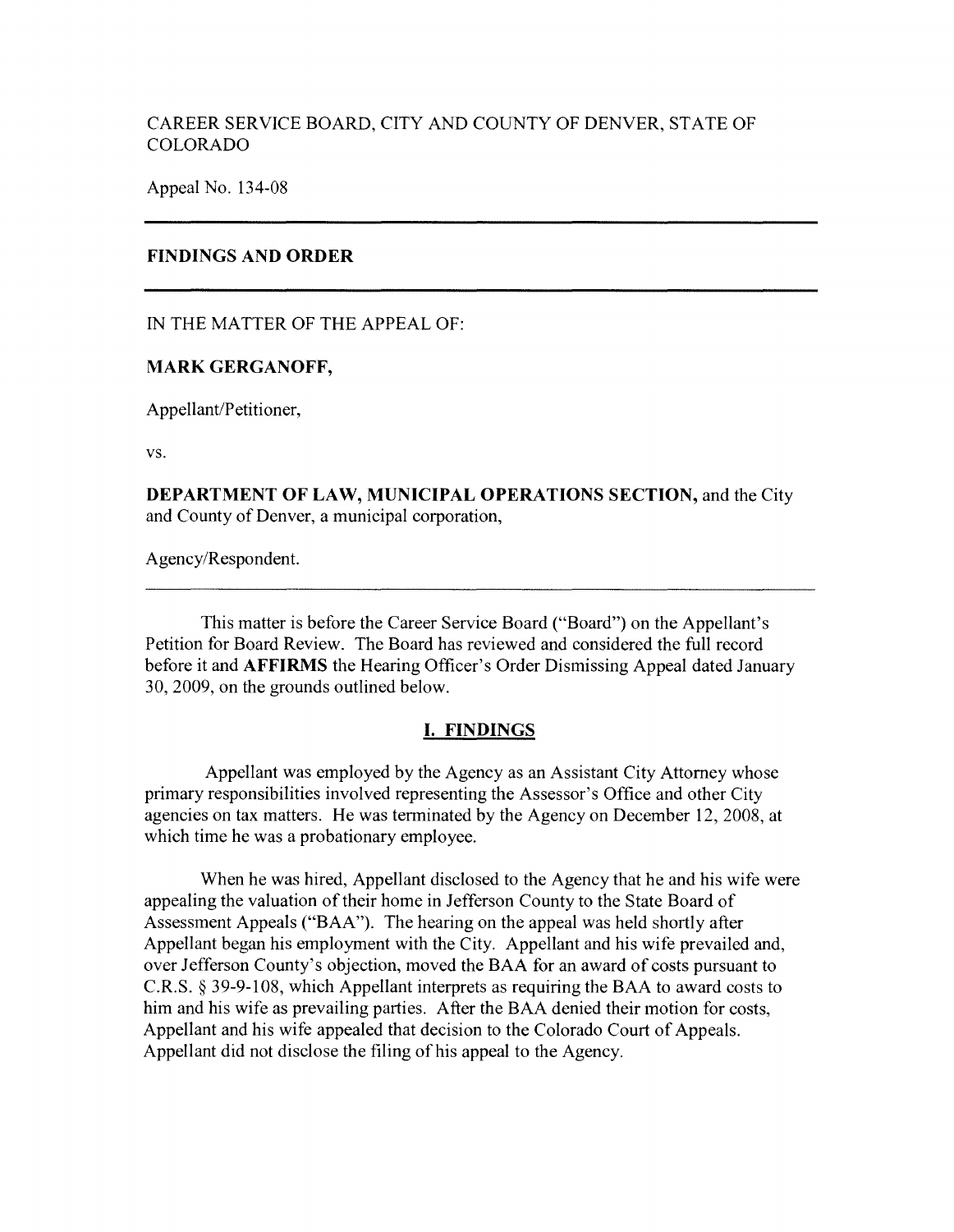The Agency apparently learned of the appeal by e-mail from the Jefferson County Attorney's office. Appellant was advised that his appeal constituted a conflict of interest because the Assessor's Office opposed the position he was taking before the Court of Appeals and because the City might be asked to prepare an amicus brief in support of Jefferson County. Appellant proposed that the City erect an ethical wall or permit him to withdraw from the appeal as a condition of remaining employed with the City.

On December 12, 2008, the Agency terminated Appellant's employment. In its official notification of termination, the Agency advised Appellant of the City's "longstanding practice" of taking the position that each party to a BAA appeal must bear his, her or its own costs. The Agency acknowledged Appellant's request for an ethical wall and offer to withdraw from the appeal, but also advised Appellant that his "failure to provide advance notice in a timely manner when you should have been aware that your actions presented a conflict of interest demonstrates a breach of trust and poor judgment."

Appellant's appeal of his dismissal was dismissed for lack of jurisdiction. The issues presented here are whether Appellant should have been permitted to proceed under Rule 19-10 B.1 and the Whistleblower Protection Ordinance, D.R.M.C. §§ 2-106 - 110.

### **Rule 19-10 B.1.**

Appellant argues that CSR 19-10 B.1, which permits probationary employees to appeal adverse employment decisions that are "discriminatory," incorporates C.R.S. § 24- 34-402.5, which makes it a "discriminatory or unfair employment practice for an employer to terminate the employment of any employee due to that employee's engaging in any lawful activity off the premises of the employer during nonworking hours" subject to certain exceptions. Appellant recognizes that the Board interpreted an older version of CSR 19-10 B.1 as not incorporating C.R.S. § 34-34-402.5 in *In re White and Watson,*  CSB 63-06, 64-06 (2007), but argues that a later amendment to the Rule effectively overruled *White and Watson.* 

At the time of *White and Watson,* the Rule allowed Career Service employees who do not hold career status to appeal adverse actions that were allegedly taken "because of ... any other status protected by federal, state or local law." In 2007, the Rule was amended to allow an appeal when an employment decision "is discriminatory or when they allege a violation of the 'Whistleblower Protection' ordinance." Contrary to Appellant's argument, the 2007 amendment was intended only to add violations of the Whistleblower Protection ordinance as a ground for appeals by Career Service employees who do not hold career status. The deletion of the word "status" from the amended rule does not change the rationale of *White and Watson* that alleged violations of C.R.S. § 24- 34-402.5 are not considered "discrimination" under the CSA Rules because violations of the statute are "more aptly described as an unfair labor practice" and because the statute itself does not create a protected class of persons who could suffer discrimination.

The Board also finds that even if C.R.S. § 24-34-402.5 were incorporated into the CSA Rules, Appellant failed to state a claim for violation of the statute. First, the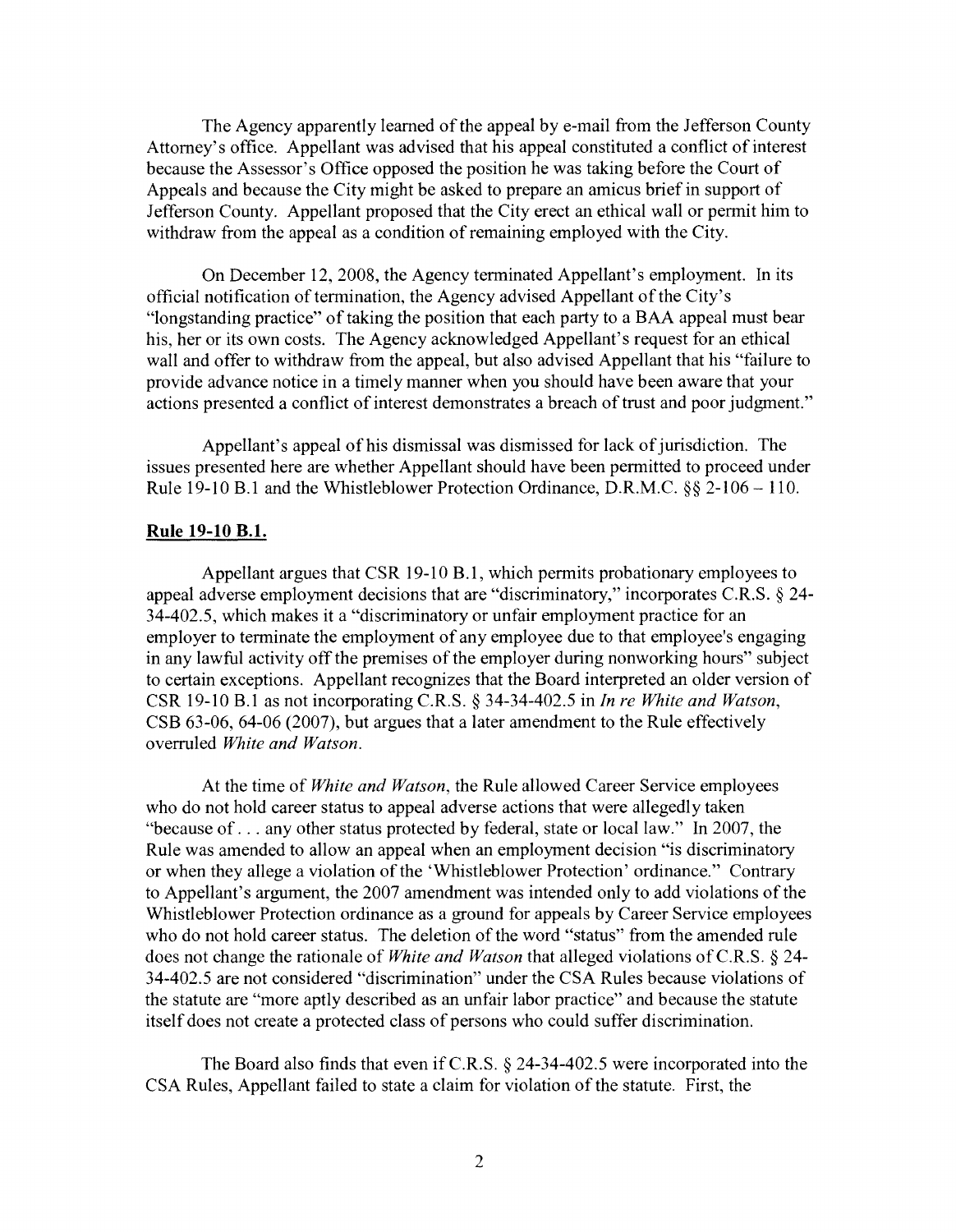Agency did not terminate Appellant for appealing the BAA's order, it terminated him for failing to disclose his intention to appeal, and his failure to recognize the potential conflict of interest that his appeal created. See C.R.P.C.  $1.7(a)(2)$  (a conflict of interest exists when "there is a significant risk that the representation of one or more clients will be materially limited by ... a personal interest of the lawyer"); *see also id.,* Comment 24 (a conflict exists when a position successfully taken in one case "will create a precedent likely to seriously weaken the position taken on behalf of the other client").

Second, the statute allows an employer to terminate an employee for the employee's lawful off-duty conduct when the employer's action when the termination "[i]s necessary to avoid a conflict of interest with any responsibilities to the employer or the appearance of such a conflict of interest." C.R.S. § 24-34-402.5(a)(2). The Board finds that any restriction by the Agency on Appellant's appeal was necessary to avoid the appearance of a conflict of interest because the position taken by Appellant in his case in Jefferson County is directly contrary to the longstanding position taken by the City regarding awards of costs in BAA cases, and because Appellant's primary job responsibilities involved representing the Assessor's Office in tax matters.

For all these reasons, the Board agrees that the Hearing Officer did not have jurisdiction over Appellant's claim under CSR 19-10 B.1.

### **Whistleblower Protection**

The Whistleblower Ordinance generally protects employees from adverse employment actions, or the threat of such actions, in retaliation for "the employee's disclosure of information about any official misconduct to any person." D.R.M.C. § 2- 108(a). The definition of "official misconduct" is limited to conduct of officers and employees of the City. D.R.M.C. § 2-107(d). To the extent Appellant's whistleblower claim is based on alleged misconduct by Jefferson County or the BAA, it fails under the plain language of  $\S 2-107(d)$ . While Appellant attempts to argue that the City's practice of asserting an interpretation of§ 39-9-108 is also "official misconduct," the Board finds that the City's assertion of a non-frivolous legal position is not "official misconduct" as defined in the Whistleblower Protection Ordinance. Thus, Appellant failed to allege that he suffered retaliation for disclosing information about "official misconduct" and the Hearing Officer correctly ruled that he lacked jurisdiction over Appellant's claim.

### **ORDER**

**IT IS THERFORE ORDERED** that the Hearing Officer's Order Dismissing Appeal dated January 30, 2009 is **AFFIRMED.**